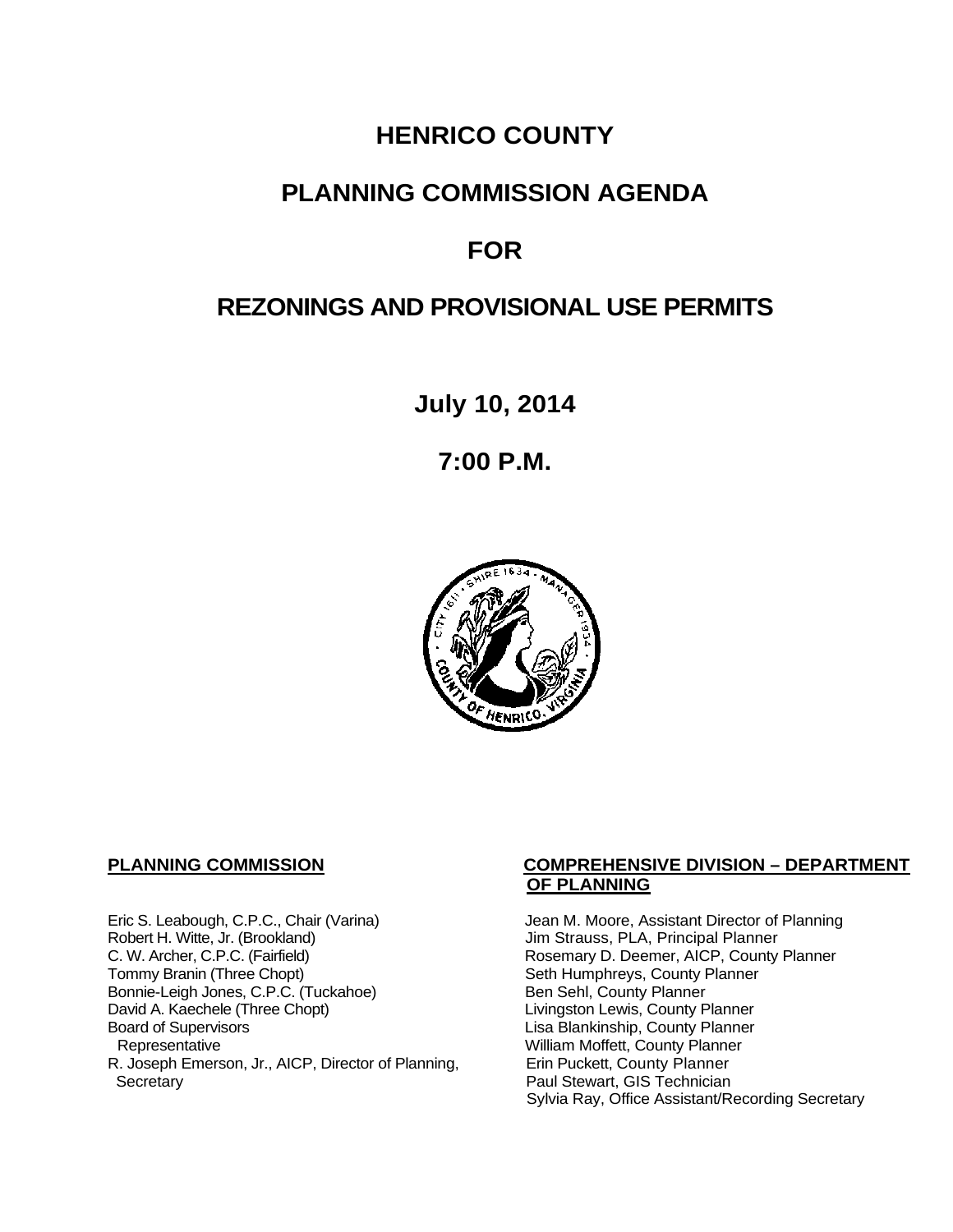### **PLANNING COMMISSION REZONING MEETING FINAL AGENDA JULY 10, 2014**

**BEGINNING AT 7:00 P.M.**

**WELCOME:**

**PLEDGE OF ALLEGIANCE:**

**RECOGNITION OF NEWS MEDIA:**

**CALL TO ORDER:**

**REQUESTS FOR WITHDRAWALS AND DEFERRALS: (0); (2)** 

**REQUESTS FOR EXPEDITED ITEMS: (0)** 

**CASES TO BE HEARD: (9)** 

### **PLAN OF DEVELOPMENT – ARCHITECTURAL PLANS (Deferred from June 25, 2014)**

POD2014-00250 Grocery Store at 5221 Brook Road – Brook Road (U.S. Route 1)

**Balzer and Associates, Inc. for Makan Investments, Inc. and MVG Development, LLC:** Request for approval of architectural plans for a plan of development, as required by Chapter 24, Section 24-106 of the Henrico County Code, to demolish an existing motel, and construct a one-story, 41,839 square-foot grocery store with pharmacy drive-through facilities and a detached fueling center. The 5.617-acre site is located on the east line of Brook Road (U.S. Route 1), the south line of Wilmer Avenue, and the west line of W. Seminary Avenue, on part of parcel 785-745-9803. The zoning is B-3, Business District. County water and sewer. **(Fairfield)**

The site layout and lighting plan for this plan of development were approved by the Planning Commission on June 25, 2014. Architectural plans were deferred at that time. As of the preparation date of the agenda, staff has not received additional information from the applicant. The staff recommendation will be made at the meeting. **Approved**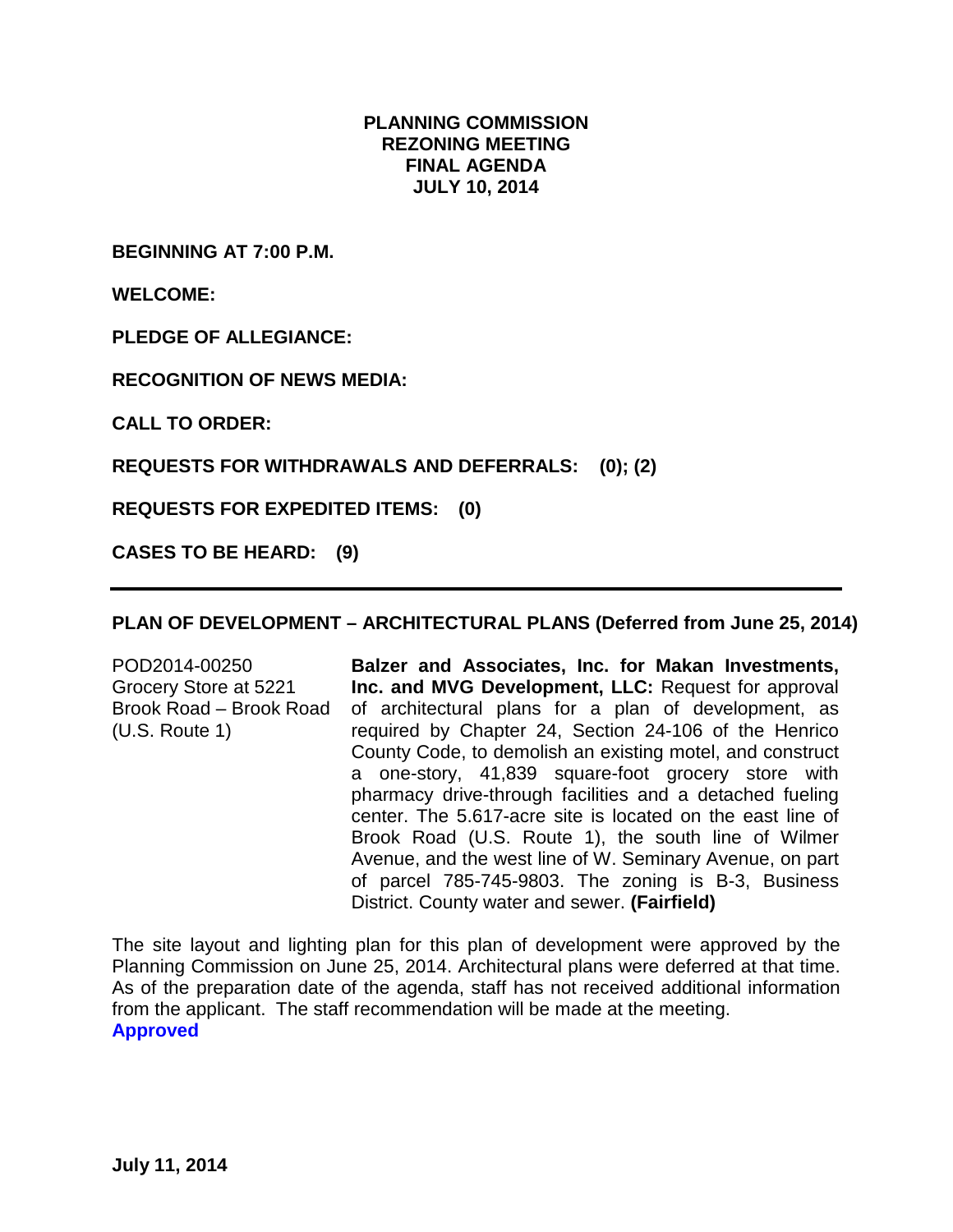#### **BROOKLAND:**

### *(Deferred from the May 15, 2014 Meeting)*

**PUP2014-00001 Malachi M. Mills for Bobby Marchetti:** Request for a Provisional Use Permit under Sections 24-58.2(d), 24-120 and 24-122.1 of Chapter 24 of the County Code in order to allow outdoor dining for a proposed restaurant on part of Parcel 767-757-8360 located 95' east of the east line of Hungary Spring Road approximately 1,025' south of its intersection with Staples Mill Road (U.S. Route 33). The existing zoning is B-2C Business District (Conditional). The 2026 Comprehensive Plan recommends Commercial Concentration and Office. **Staff – Lisa Blankinship (Deferral Requested to the October 9, 2014 Meeting)**

**Deferred to the October 9, 2014 Meeting**

# *(Deferred from the May 15, 2014 Meeting)*

**Cameron Palmore for Yunus Vohra:** Request to conditionally rezone from A-1 Agricultural District and R-2A One-Family Residence District to R-2AC One-Family Residence District (Conditional) Parcels 764-760-9037, 764-760-8515, 765- 760-1906, and 765-760-0929 containing 5.14 acres, located on the south line of Hungary Road at its intersection with Hastings Mill Drive. The applicant proposes a single-family residential development not to exceed 10 residential units. The R-2A District allows a minimum lot size of 13,500 square feet and a maximum gross density of 3.22 units per acre. The use will be controlled by proffered conditions and zoning ordinance regulations. The 2026 Comprehensive Plan recommends Suburban Residential 2, density should not exceed 3.4 units per acre. **Staff – Seth Humphreys Recommended for Approval**

# *(Deferred from the May 15, 2014 Meeting)*

**REZ2014-00021 James W. Theobald for Riverview Green Investors, LLC:** Request to amend proffered conditions accepted with Rezoning cases C-2C-09 and C-18C-08 on Parcel 775-771-7259 located in the northwest quadrant of Greenwood and Bent Pine Roads. The applicant proposes to amend proffers related to age restriction, the conceptual plan, amenities, emergency access, parking, recreational vehicles, tree save area, entrance feature, condominiums, architectural exhibits, land for park and recreation, number of units, and hours of construction. The existing zoning is R-5AC General Residence District (Conditional) and R-6C General Residence District (Conditional). The 2026 Comprehensive Plan recommends Suburban Residential 2, density should not exceed 3.4 units per acre. **Staff – Ben Sehl (Deferral Requested to the October 9, 2014 Meeting)**

**Deferred to the October 9, 2014 Meeting**

### *(Deferred from the June 12, 2014 Meeting)*

**REZ2014-00005 Andrew M. Condlin for Nobility Investments, LLC:** Request to amend proffered conditions accepted with Rezoning Case C-46C-83 on Parcel 768- 747-0824 located on the north line of Glenside Drive approximately 385' west of its intersection with Bethlehem Road. The applicant proposes to replace all proffers in order to allow hotels as a permitted use. The existing zoning is B-2C Business District (Conditional). The 2026 Comprehensive Plan recommends Commercial Arterial. **Staff – Livingston Lewis** 

**Deferred to the August 14, 2014 Meeting**

**July 11, 2014**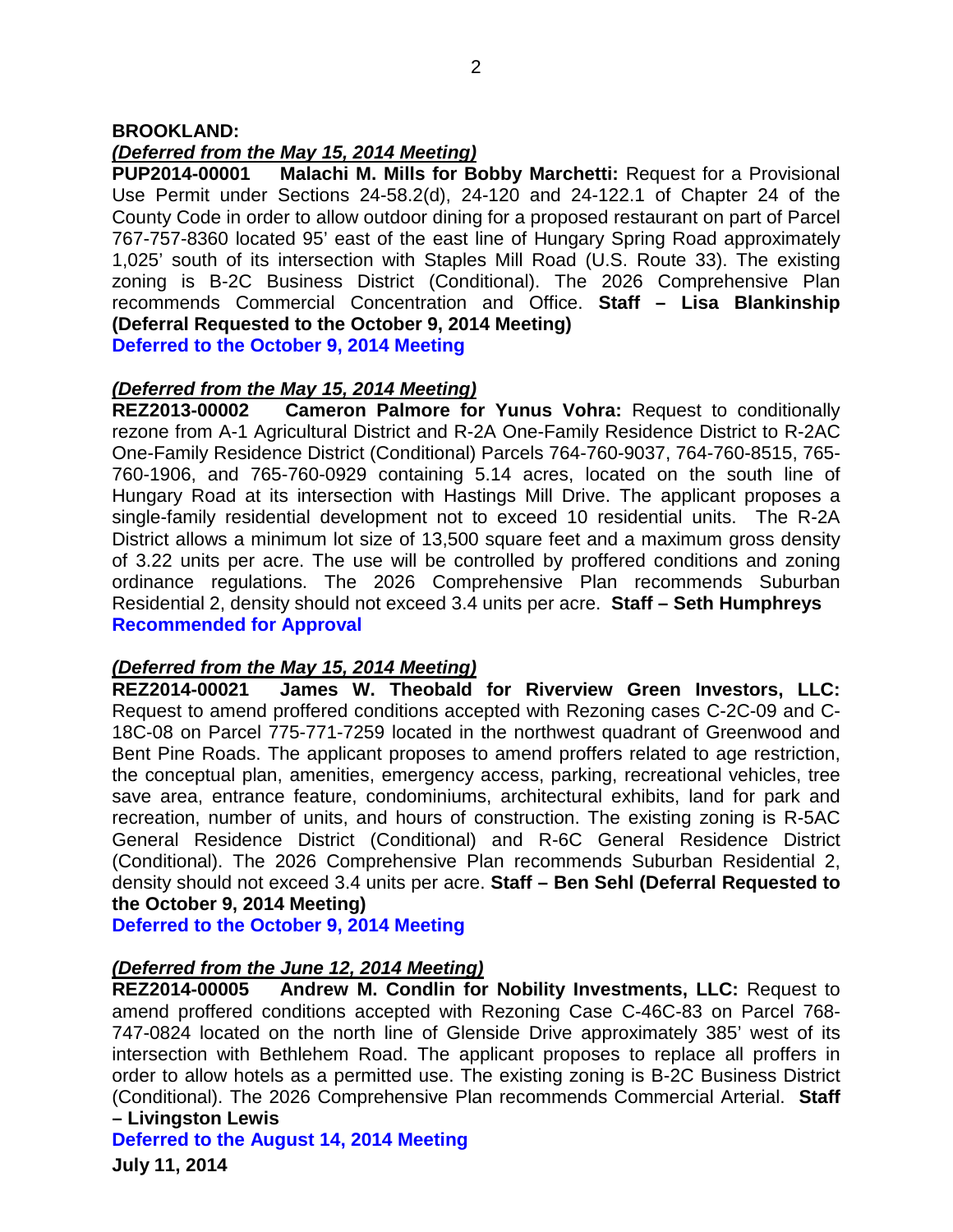### **VARINA:**

None.

### **FAIRFIELD:**

### *(Deferred from the June 12, 2014 Meeting)*

**REZ2014-00019 Andrew M. Condlin for Romm Development Company, LLC:**  Request to conditionally rezone from R-4 One-Family Residence District, R-5 General Residence District and O/SC Office/Service (Conditional) to RTHC Residential Townhouse District (Conditional) Parcels 782-757-2904, 782-756-3992, -4880, -6562, -6951, -9451,-6636, -4861, and part of Parcel 782-757-3717 containing 5.689 acres, located on the southwest line of E. Parham Road at its intersection with Villa Park Drive. The applicant proposes a residential townhouse development of no more than 49 units. The RTH District allows a maximum density of nine (9) units per acre. The use will be controlled by zoning ordinance regulations and proffered conditions. The 2026 Comprehensive Plan recommends Office and Office/Service. **Staff – Rosemary Deemer** 

### **Recommended for Approval**

**REZ2014-00023 Joshua Rector, Bromont Group:** Request to conditionally rezone from R-3 One-Family Residence District, B-1 Business District, B-2 Business District, and B-3C Business District (Conditional) to B-3C Business District (Conditional) Parcel 812-723-1692 containing 30.644 acres located on the south line of Nine Mile Road (State Route 33) approximately 750' east of its intersection with S. Laburnum Avenue. The applicant proposes retail uses. The uses will be controlled by proffered conditions and zoning ordinance regulations. The 2026 Comprehensive Plan recommends Commercial Arterial, Environmental Protection Area, and Government. The site is located in the Airport Safety Overlay District and the Enterprise Zone. **Staff – Ben Sehl Recommended for Approval**

**REZ2014-00026 Ricky Wilkerson:** Request to conditionally rezone from B-1 Business District to B-3C Business District (Conditional) Parcel 803-733-5576 containing .3961 acres, located on the south line of Byron Street at its intersection with Carlton Road. The applicant proposes an auto repair shop. The use will be controlled by proffered conditions and zoning ordinance regulations. The 2026 Comprehensive Plan recommends Commercial Concentration. The site is located in the Airport Safety Overlay District and the Enterprise Zone. **Staff – Lisa Blankinship Recommended for Approval**

**REZ2014-00027 Peter Francisco:** Request to amend proffered conditions accepted with Rezoning Case C-55C-07 on Parcel 780-749-9410 located on the west line of Lakeside Avenue at its intersection with Timberlake Avenue. The applicant proposes to amend Proffer 1 to allow a microbrewery accessory to a home brew supply store as a permitted use. The existing zoning is B-3C Business District (Conditional). The 2026 Comprehensive Plan recommends Commercial Concentration. The site is located in the Enterprise Zone. **Staff – Rosemary Deemer Recommended for Approval**